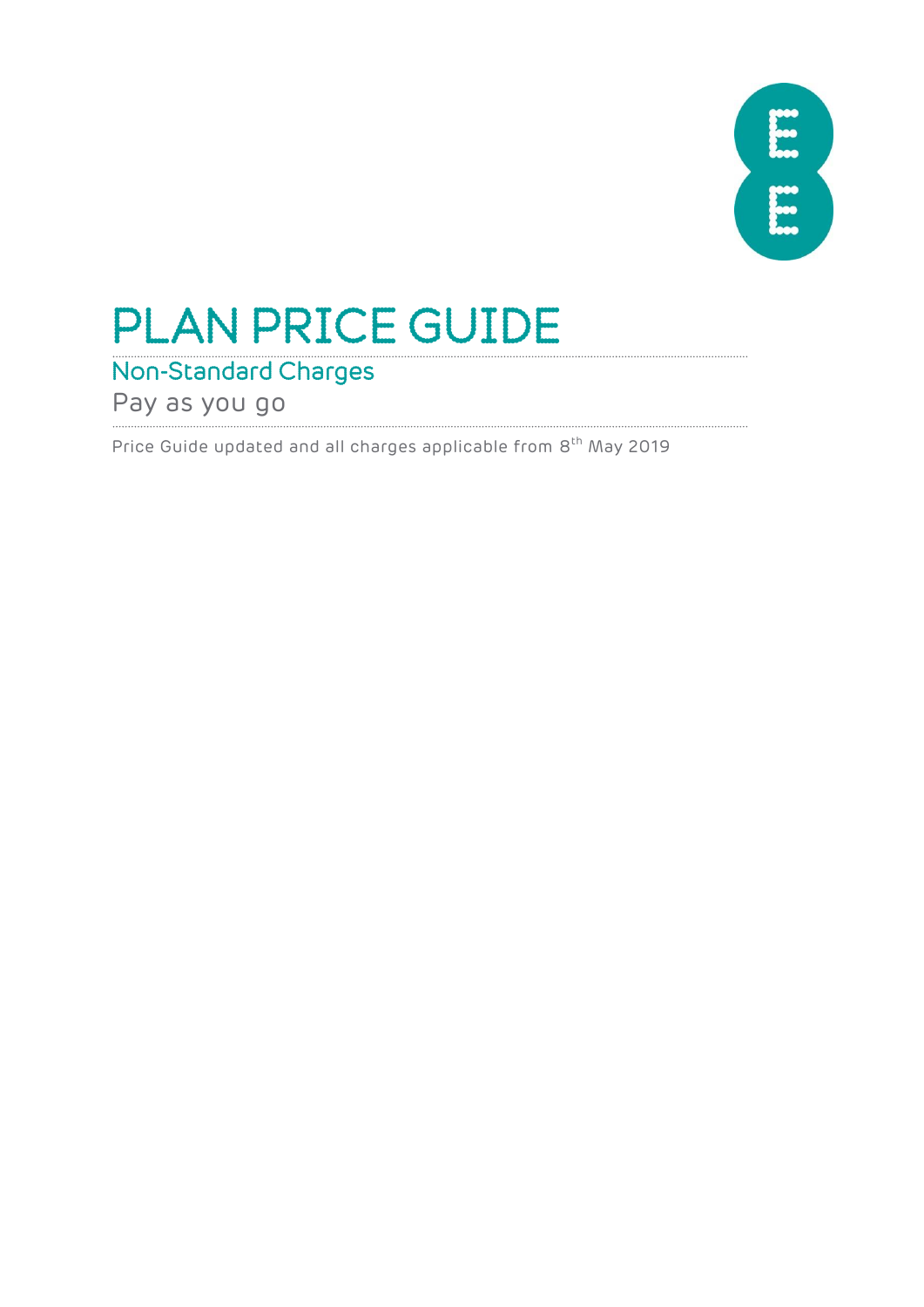# **PRICE FOR ADDITIONAL CALLS AND TEXTS THAT ARE NOT INCLUDED IN YOUR PRICE PLAN**

| <b>Service Type</b>                                                                                                                      | Call charges for a one minute <sup>2</sup> direct dial call (unless otherwise<br>stated) incl. VAT                                                       |
|------------------------------------------------------------------------------------------------------------------------------------------|----------------------------------------------------------------------------------------------------------------------------------------------------------|
| <b>Calls to EE Customer Services</b>                                                                                                     | Please refer to your Plan Price Guide for details.                                                                                                       |
| Text Relay calls via 18002                                                                                                               | <b>Standard Rates Apply</b>                                                                                                                              |
| International operator assistance (155)                                                                                                  | £1.53 per minute                                                                                                                                         |
| Emergency calls $(999, 112)^1$                                                                                                           | Free                                                                                                                                                     |
| Electricity Helpline (105)                                                                                                               | Free                                                                                                                                                     |
| NHS Direct (111) <sup>1</sup>                                                                                                            | Free                                                                                                                                                     |
| Standard non-emergency (101)                                                                                                             | 15p per call                                                                                                                                             |
| Blind and disabled directory enquiries (195) <sup>1</sup>                                                                                | Free                                                                                                                                                     |
| Text Relay calls <sup>1</sup>                                                                                                            | Free                                                                                                                                                     |
| Text Messaging to numbers starting with 01,<br>02 or 03, (not including Jersey, Guernsey and<br>the Isle of Man) from the UK at any time | Same as texts to other mobile customers. Please refer to your price plan<br>price guide for details                                                      |
| Text Messaging to premium rate services*                                                                                                 | Charges vary depending on the premium rate provider (and are<br>excluded from allowances and bundles)                                                    |
| Text Messaging via the EE website                                                                                                        | Charged at your price plan rate, please refer to your Plan Price Guide<br>for details                                                                    |
| Speaking clock (123)                                                                                                                     | 40p per minute                                                                                                                                           |
| <b>Paging Services</b>                                                                                                                   | From 30p per minute to 75p per minute, or 75p per call                                                                                                   |
| Premium Rate Services (09) <sup>3</sup>                                                                                                  | Access Charge of 44p per minute plus a Service Charge                                                                                                    |
| Directory Enquiry Services (118) <sup>3</sup>                                                                                            | Access Charge of 44p per minute plus a Service Charge                                                                                                    |
| Multimedia services                                                                                                                      | From 75p per minute/per call up to £3.00 per minute/per call.<br>Price vary by service, please refer to the Help section of our website,<br>ee.co.uk     |
| EE Group Call - see description below                                                                                                    | Same as an On-net Call and included in allowances                                                                                                        |
| <b>Bypass Services via</b>                                                                                                               |                                                                                                                                                          |
| 07744                                                                                                                                    | 12p per minute                                                                                                                                           |
| 07755                                                                                                                                    | 12p per minute                                                                                                                                           |
| 0775522                                                                                                                                  | 3p per minute                                                                                                                                            |
| 0775533                                                                                                                                  | 5p per minute                                                                                                                                            |
| 0775544                                                                                                                                  | 6p per minute                                                                                                                                            |
| 0775555                                                                                                                                  | 8p per minute                                                                                                                                            |
| 0775520                                                                                                                                  | 10p per minute                                                                                                                                           |
| 0775530                                                                                                                                  | 15p per minute                                                                                                                                           |
| ByPass Services via 29 xx pp Short codes<br>specific number. For example:                                                                | The pp digits indicate the price (incl. VAT) in pence per minute and the xx indicates the last two dialling numbers of the                               |
| 29 03 00 to 99                                                                                                                           | 3p per minute                                                                                                                                            |
| 29 25 00 to 999                                                                                                                          | 25p per minute                                                                                                                                           |
| Local Toll                                                                                                                               | 35p per minute                                                                                                                                           |
| <b>National Toll</b>                                                                                                                     | 35p per minute                                                                                                                                           |
| All numbers prefixed by                                                                                                                  |                                                                                                                                                          |
| 0500                                                                                                                                     | 20p per minute                                                                                                                                           |
| 0800, 0808                                                                                                                               | Free                                                                                                                                                     |
| Charity and Helpline Services <sup>1</sup>                                                                                               | Calls to some charity and helpline services are free. Please refer to the<br>help section of our website, ee.co.uk for a full list                       |
| 0843, 0844, 0845, 0870, 0871, 0872, 087333                                                                                               | Access Charge of 44p per minute plus a Service Charge 40p per minute                                                                                     |
| 05 (not including 0500, 055, 056)                                                                                                        | 30p per minute                                                                                                                                           |
| 055, 056                                                                                                                                 | 40p per minute                                                                                                                                           |
| 116                                                                                                                                      | Free                                                                                                                                                     |
| 070                                                                                                                                      | From 30p to 75p per minute<br>Prices vary by service, for details on specific services please refer to the<br>help section of our website, ee.co.uk/help |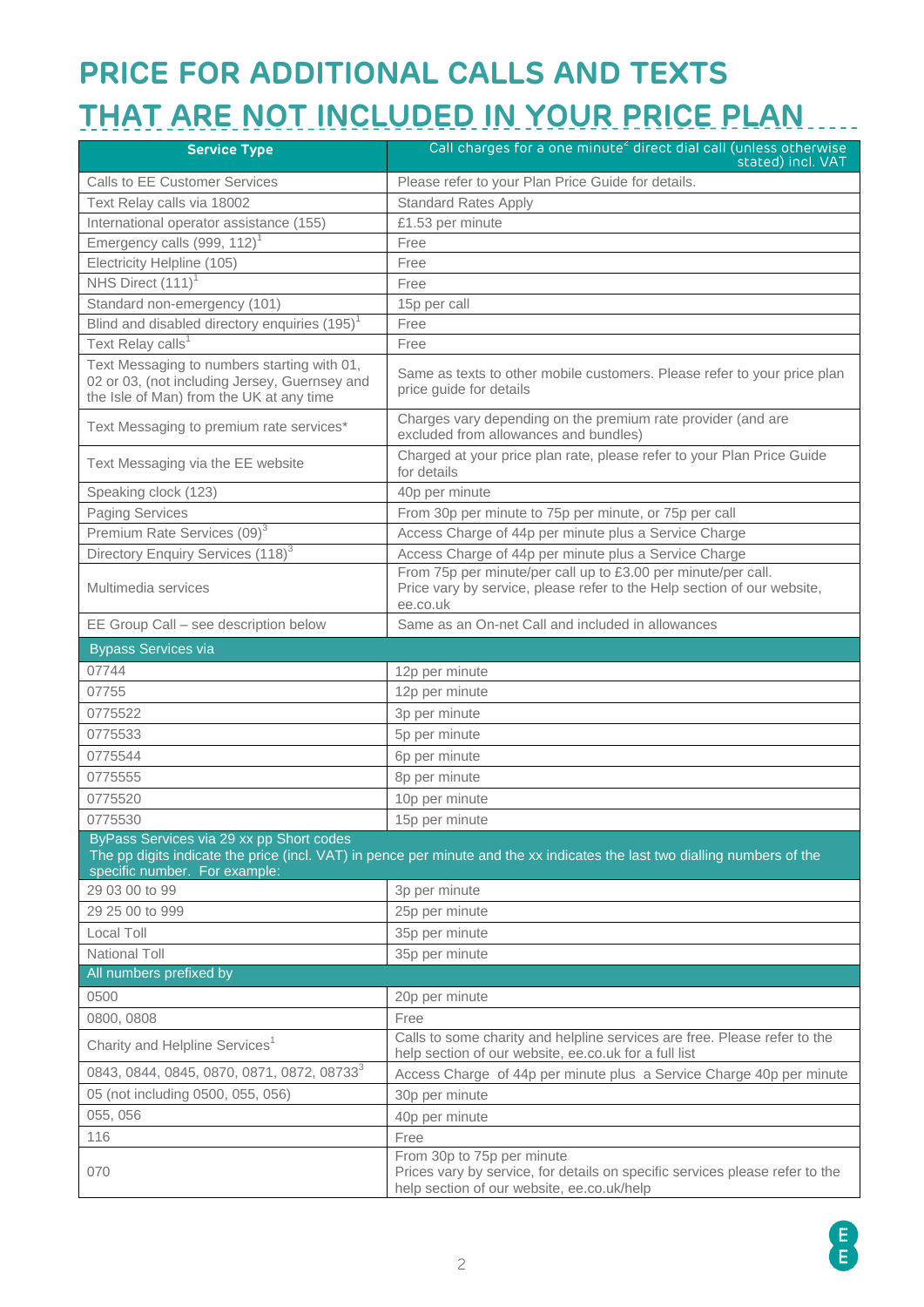- 1 Calls will not be deducted from your Add-On allowance.<br>2 A one minute minimum call charge applies to all calls. T
- 2 A one minute minimum call charge applies to all calls. Thereafter, calls are charged on a per minute basis.
- 3 Please see ee.co.uk/ukcalling for a list of Service Charges.

\* For help with premium rate short codes see[: http://ee.co.uk/help/accounts-billing-and-topping-up/billing-and-payment/your-bill-explained/third](http://ee.co.uk/help/accounts-billing-and-topping-up/billing-and-payment/your-bill-explained/third-party-services)[party-services](http://ee.co.uk/help/accounts-billing-and-topping-up/billing-and-payment/your-bill-explained/third-party-services)

#### **Notes on UK calling**

Unless we tell you otherwise, all charges for UK calls are for calls made or received within the UK only.

Calls within the UK only are calls made or received in England, Wales, Scotland or Northern Ireland.

As you'll know, the Channel Islands and the Isle of Man are not part of the UK. That means that, although customers of networks there will have a telephone number starting with 01, 02, 03 or 07, calls to those numbers from the UK will be charged as a call to our EE Roaming Zone.

#### **What's a UK landline or a local /national call?**

This is a call made within the UK to a UK number beginning with 01, 02 or 03.

#### **What's a UK mobile call?**

This is a call made within the UK to a mobile number allocated to the national UK GSM cellular network operators and many of the mobile virtual network operators ('MVNOs'). Personal numbers that begin with 070 are not mobiles.

#### **Call Return**

You can return a call directly from your voicemail just by selecting '#' once you've finished listening to a voicemail message.

Standard roaming rates apply when accessing your voicemail service whilst abroad if you don't have one of our pay as you go packs. Standard rates apply when using Call Return whilst abroad.

#### **Call Divert**

Call divert is a feature which lets you divert your incoming calls to a different number. Standard call rates apply to diverted calls.

#### **Calling into CS**

You can call into our Customer Services by dialling 150 from your handset or from a UK landline – call 0845 412 5000 (charged at Access Charge per minute plus a Service Charge of 7p per minute). If you're calling from abroad call +44 7953 966 150.

#### **Group Voice Messaging**

Send one voicemail message to up to 20 EE friends at once. You'll only be charged for your call to your voicemail. Standard rates apply.

#### **EE Group Call**

EE Group Call is a conference call hosting service that enables up to 20 callers to conference in to one call.

The group organizer will need to choose a conference ID. This can be any 6 digit number, for improved security we suggest avoiding numbers like 111111 or 123456. Conference IDs can be longer than 6 digits if desired. Participants dial into EE Group call at the agreed date and time of the call and enter the conference ID when prompted.

#### **Third Party Information Services**

Charges vary as published by third party.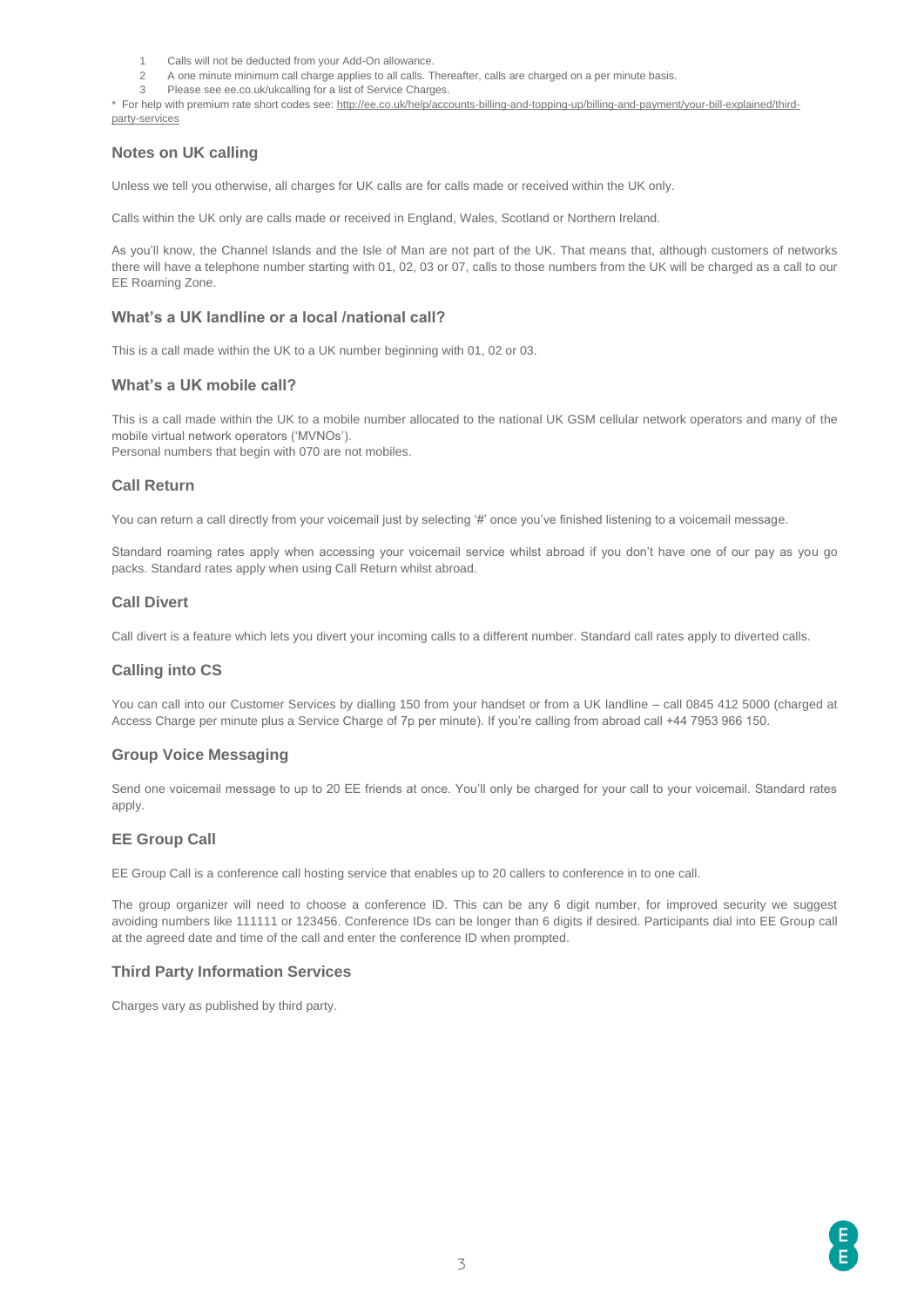### **PACKS AND ADD-ONS**

| Pack <sup>4</sup>                         | <b>Pack Allowances*</b>                                            | <b>Price</b> | <b>Pack Duration</b> |  |
|-------------------------------------------|--------------------------------------------------------------------|--------------|----------------------|--|
|                                           | 100MB, 10 minutes, 10 texts                                        | £1           | 7 days               |  |
| Data                                      | 2GB, 100 minutes, unlimited texts**                                | £10          |                      |  |
|                                           | 5GB, 500 minutes, unlimited texts**                                | £15          | 30 days              |  |
|                                           | 10GB, 750 minutes, unlimited texts**                               | £20          |                      |  |
|                                           | 10MB, 25 minutes, 50 texts                                         | £1           | 7 days               |  |
| <b>Talk &amp; Text</b>                    | 10MB, 250 minutes, unlimited texts                                 | £10          | 30 days              |  |
|                                           | 10MB, 500 minutes, unlimited texts                                 | £12.50       |                      |  |
|                                           | 10MB, 750 minutes, unlimited texts                                 | £15          |                      |  |
|                                           | 150MB, 100 minutes, 250 texts                                      | £5           |                      |  |
|                                           | 1GB, 250 minutes, unlimited texts                                  | £10          |                      |  |
|                                           | 1GB, 300 minutes, unlimited texts                                  | £12.50       |                      |  |
| Everything**                              | 2GB, 1000 minutes, unlimited texts                                 | £15          | 30 days              |  |
|                                           | 4GB, 1500 minutes, unlimited texts                                 | £20          |                      |  |
|                                           | 8GB, 2000 minutes, unlimited texts                                 | £25          |                      |  |
|                                           | 20GB, 3000 minutes, unlimited texts                                | £30          |                      |  |
| <b>Everything Pack</b><br>(International) | 500 MB, 100 minutes, 200 texts, Unlimited calls and<br>texts to EE | £8           | 30 days              |  |

| <b>Pack</b>                  | <b>Pack Allowances</b>                                                                              | <b>Price</b> | <b>Pack Duration</b> |  |
|------------------------------|-----------------------------------------------------------------------------------------------------|--------------|----------------------|--|
| International                | 500MB, 150 mins to the UK & 34 countries, 150 texts,<br>unlimited calls and texts to EE**           | £10          | 30 days              |  |
| (Exclusive) <sup>5</sup>     | 3GB, 250 mins to the UK & 34 countries, 500 texts,<br>unlimited calls and texts to EE <sup>**</sup> | £15          |                      |  |
| Talk <sup>6</sup>            | 200 minutes, 100 texts, 10 MB                                                                       | £1           | 7 days               |  |
|                              | 5,000 minutes, unlimited texts, 50MB                                                                | £10          |                      |  |
| £15 VIP Pack<br>(exclusive)' | 10GB, 500 minutes, unlimited texts                                                                  | £15          | 30 days              |  |

\* Pack allowances can be used in the UK and while roaming in the EU.

A one minute minimum call charge applies to all calls. Thereafter, calls are charged on a per minute basis.

\*\*These Packs Include Data Rollover, excluding £12.50 Everything Pack which is not available for acquisition.

- 4 All Packs last for the stated duration, but any of the allowances can be used up in that time. After the stated duration, payment is taken automatically from your credit, and a new set of allowances are provisioned; unused allowances expire. If you have insufficient credit to renew the Pack at the end of your validity period, we will not apply the new Pack until you have enough credit to pay for it. As soon as you do, we will take the payment from your credit and give you the new Pack immediately. When topping up the minimum top up amount is £5 and you can only top up increments of £5.
- 5 Exclusively available online and in selected retail stores; cannot be added for the first time by texting a short code to 150, calling 150, or through your My EE Account. The following countries can be called within your International Pack minutes allowance: Australia, Bangladesh, Belgium, Canada, China, Cyprus, Denmark, Finland, France, Germany, Greece, Hong Kong, Hungary, Iceland, India, Ireland, Italy, Lithuania, Luxembourg, Malaysia, Malta, Netherlands, New Zealand, Norway, Poland, Portugal, Romania, Singapore, South Africa, South Korea, Spain, Sweden, Thailand, United States.
- 6 Exclusively available to new customers purchasing on-line at ee.co.uk or from an EE retail store from 25th of January 2018.
- 7 Previously known as MTV Trax (exclusive) 8 March 2018 is the last day of our MTV Trax service. From 9 March 2018, you won't be able to download or stream music on the MTV Trax App so those sections of the terms don't apply to you. We're sorry. When you repurchase your pack after 3rd April 18, you will be automatically moved to the £15 VIP Pack - giving you 10GB data, 500 mins and unlimited texts each month. You will get this new pack for as long as you keep topping up and buying the pack each month.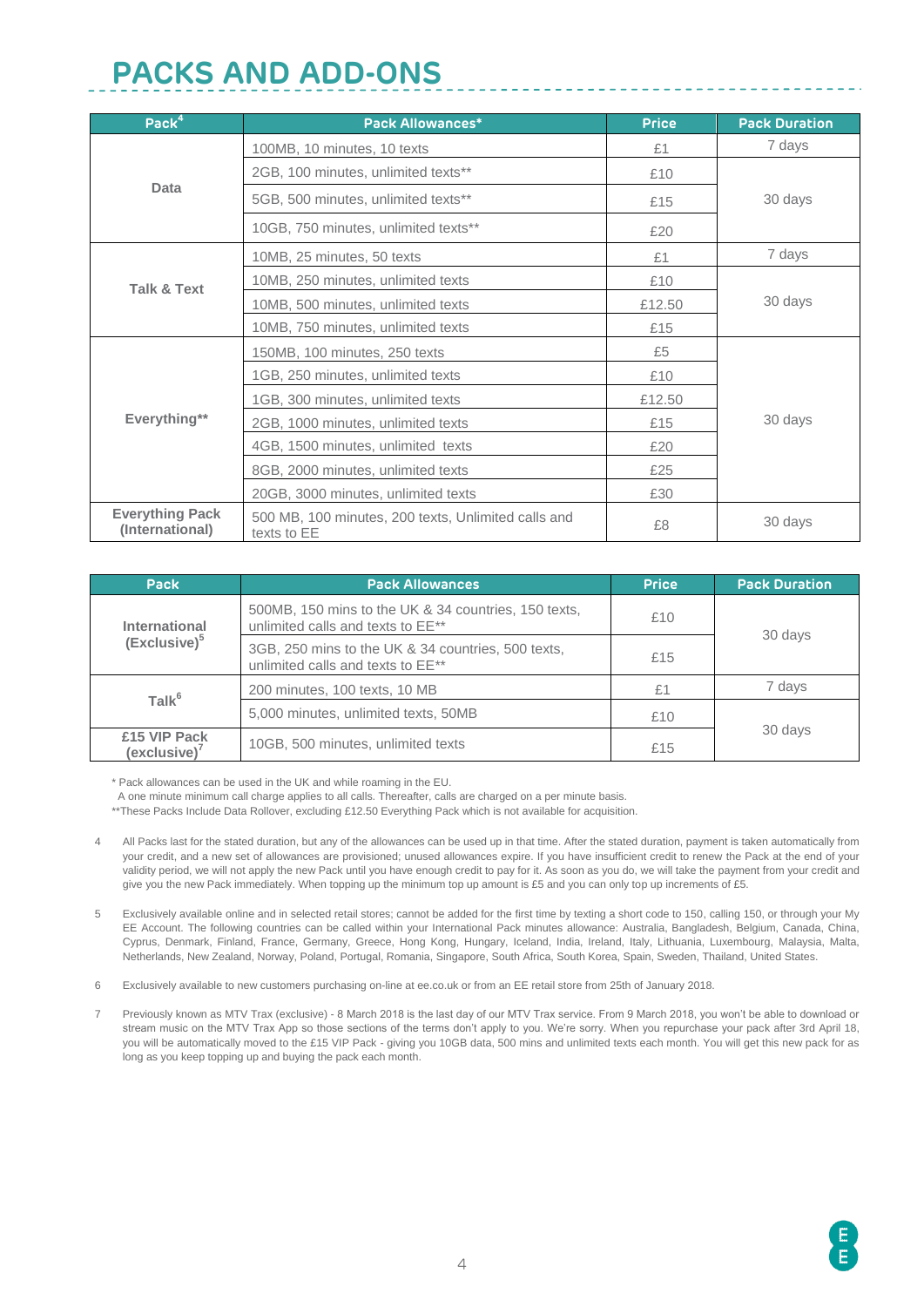Add-Ons available to new and upgrading customers after 3 September 2014

| Add-On                               | <b>Add-On Allowances</b>                                             | <b>Price</b> | <b>Add-On Duration</b> |
|--------------------------------------|----------------------------------------------------------------------|--------------|------------------------|
|                                      | 100MB                                                                | £1.50        |                        |
| UK and EU Data                       | 500MB                                                                | £3           | 7 days                 |
|                                      | 500MB                                                                | £5           |                        |
|                                      | 1GB                                                                  | £7.50        |                        |
|                                      | 3GB                                                                  | £15          | 30 days                |
|                                      | 5GB                                                                  | £20          |                        |
| UK and EU Minute and<br><b>Texts</b> | Unlimited minutes and texts to EE, T- Mobile and<br>Orange customers | £3           | 7 days                 |
| UK and EU Texts                      |                                                                      | £5           | 30 days                |
|                                      | 200 texts                                                            | £3           | 7 days                 |
| <b>UK and EU Minutes</b>             |                                                                      | £5           | 30 days                |
|                                      | 100 minutes                                                          | £3           | 7 days                 |

Add-Ons available to customers who joined before  $3<sup>rd</sup>$  September 2014

| Add-On                         | <b>Add-On Allowances</b> | <b>Price</b> | <b>Add-On Duration</b> |
|--------------------------------|--------------------------|--------------|------------------------|
|                                | 100MB                    | £3           |                        |
|                                | 500MB                    | £6           |                        |
| <b>UK and EU Data</b>          | 1GB                      | £10          |                        |
|                                | 2GB                      | £15          |                        |
|                                | 4GB                      | £20          |                        |
|                                | 10GB                     | £30          | 30 days                |
|                                | 100 minutes              | £3           |                        |
| UK and EU Minutes <sup>8</sup> | 200 minutes              | £5           |                        |
|                                | 500 minutes              | £10          |                        |
| UK and EU Texts <sup>8/9</sup> | 400 texts                | £2           |                        |
|                                | 3000 texts               | £5           |                        |

8 Add-On minutes and texts are from the UK to UK mobile networks, voicemail, and numbers beginning 01, 02 and 03 (excluding Jersey, Guernsey and Isle of Man). Calls & text messages to certain MVNO ranges and call forwarding services are not included in Add-On connection. See 'Points to note' for more information.

9 We will attempt to deliver the text message for 72 h ours. If it has not been delivered after 72 hours it will be deleted, but you will have been charged. Includes messages sent from the EE website; www.ee.co.uk. You will be charged per text message sent to non GSM networks.

Add-Ons available to all customers

| Add-On                               | Add-On Allowances                                          |      | <b>Add-On Duration</b> |
|--------------------------------------|------------------------------------------------------------|------|------------------------|
| Calling abroad from the<br>$VK^{10}$ | Cheaper calls and texts to over 70 countries <sup>11</sup> | Free | Open Ended             |

10 If you purchase a PAYG SIM pre-loaded with our Special Edition Data Packs, our £8 Everything Pack your £ 10 and £ 15 International Packs you will get the Call Abroad add-on automatically.

11 Refer to the 'Calling abroad from the UK ' section for details of included countries and individual country rates.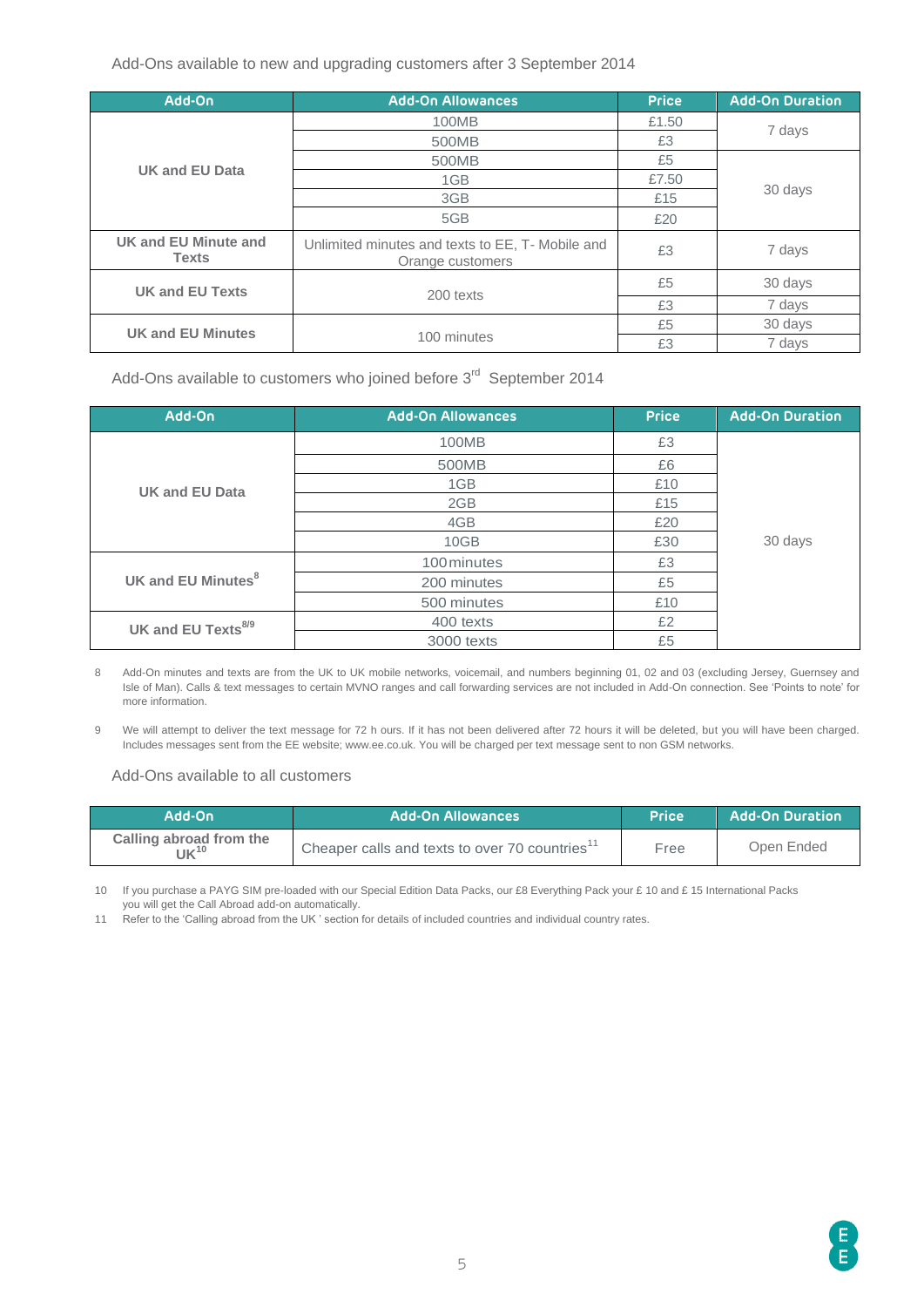## **SERVICE CHARGES**

| <b>Service Charge</b>                                     | Charge (incl. VAT)          |
|-----------------------------------------------------------|-----------------------------|
| <b>Replacement SIM card</b>                               | £1.50                       |
| Changing your phone number                                | £35.74                      |
| <b>Reconnection</b>                                       | £24                         |
| Memorable number <sup>12</sup>                            | Prices available on request |
| Unlock mobile phone for use on another compatible network | Free                        |

\_\_\_\_\_\_\_\_\_\_\_\_\_\_\_\_\_\_\_\_\_\_\_\_\_\_\_\_\_\_\_\_\_\_\_\_

12 The memorable number will remain our property unless a PAC code in relation to the memorable number is issued and used. The memorable number will be allocated to your SIM card. You may not sell or transfer the memorable number to anyone else without our consent. If you do try to sell or transfer the memorable number without our consent you will lose all rights to use the memorable number and you will not be able to obtain any further memorable numbers from us in future. If you leave EE you may take your memorable number with you only upon the issue to you of a PAC code. You cannot obtain a memorable number if your account is in arrears. Unless a PAC code has been issued and has been used, upon termination of your service agreement with us for any reason, you will lose all rights to use the memorable number. We can change or with draw a memorable number if we have a good reason, for instance, a legal reason or where we are required to do so by Ofcom or any other regulatory body. We will endeavour to give you reasonable no tice if we have to do this. If you leave EE, or if we change or with draw your memorable number for any reason, you will not be able to claim a ref und of the one off premium paid to us.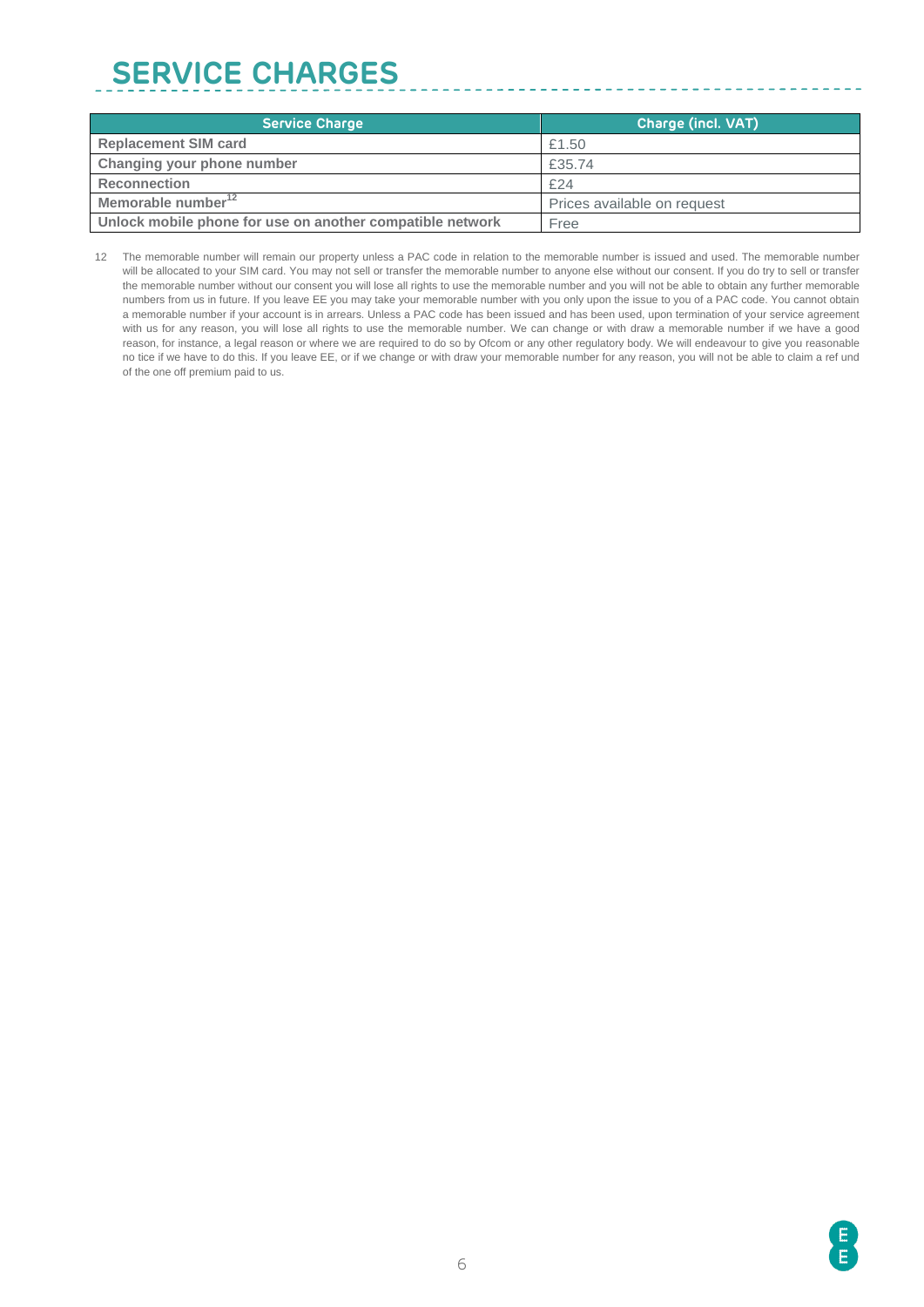### **CALLING ABROAD FROM THE UK**

Table below indicates standard rates for calling countries from the U.K.

| <b>Calls &amp; Texts</b><br>to landlines<br>and mobiles<br>within the<br>below zones | <b>Countries</b>                                                                                                                                                                                                                                                                                                                                                                                                                                                                                                                                                                                                                                                                                                                                                                                                                                                                                                                                                                                                                                                                                                                                                                                                                                                                                                                                                                                                                                                                                                                                                                                                                                                                                                                                                                                                                                                                                                                                                                                                                                                                                                                                                                                                                                    | <b>Price</b><br>per<br>minute<br>(Inc.<br>VAT) | <b>Text</b><br><b>Message</b><br>(Inc.<br>VAT) | <b>Calls to</b><br>non-mobile<br>or<br>landline<br>$s$ ervices $^{13}$<br>(Incl. VAT) | <b>Picture</b><br>message<br>(Inc. VAT) |
|--------------------------------------------------------------------------------------|-----------------------------------------------------------------------------------------------------------------------------------------------------------------------------------------------------------------------------------------------------------------------------------------------------------------------------------------------------------------------------------------------------------------------------------------------------------------------------------------------------------------------------------------------------------------------------------------------------------------------------------------------------------------------------------------------------------------------------------------------------------------------------------------------------------------------------------------------------------------------------------------------------------------------------------------------------------------------------------------------------------------------------------------------------------------------------------------------------------------------------------------------------------------------------------------------------------------------------------------------------------------------------------------------------------------------------------------------------------------------------------------------------------------------------------------------------------------------------------------------------------------------------------------------------------------------------------------------------------------------------------------------------------------------------------------------------------------------------------------------------------------------------------------------------------------------------------------------------------------------------------------------------------------------------------------------------------------------------------------------------------------------------------------------------------------------------------------------------------------------------------------------------------------------------------------------------------------------------------------------------|------------------------------------------------|------------------------------------------------|---------------------------------------------------------------------------------------|-----------------------------------------|
| Zone 1                                                                               | Austria, Belgium, Bulgaria, Croatia, Cyprus<br>(excluding North Cyprus), Czech Republic,<br>Denmark, Estonia, Finland, France, French Guiana,<br>Germany, Gibraltar, Greece, Guadeloupe, Hungary,<br>Iceland, Italy, Latvia, Liechtenstein, Lithuania,<br>Luxembourg, Malta, Martinique, Monaco,<br>Netherlands, Norway, Poland, Portugal, Reunion<br>Island, Romania, San Marino, Slovak Republic,<br>Slovenia, Spain, Sweden, Switzerland, Vatican City                                                                                                                                                                                                                                                                                                                                                                                                                                                                                                                                                                                                                                                                                                                                                                                                                                                                                                                                                                                                                                                                                                                                                                                                                                                                                                                                                                                                                                                                                                                                                                                                                                                                                                                                                                                           | 19p                                            | 6 <sub>p</sub>                                 | £3.50                                                                                 | 40p                                     |
| Zone 2                                                                               | Guernsey, Republic of Ireland, Isle of Man, Jersey                                                                                                                                                                                                                                                                                                                                                                                                                                                                                                                                                                                                                                                                                                                                                                                                                                                                                                                                                                                                                                                                                                                                                                                                                                                                                                                                                                                                                                                                                                                                                                                                                                                                                                                                                                                                                                                                                                                                                                                                                                                                                                                                                                                                  | 19p                                            | 6p                                             | £3.50                                                                                 | 40p                                     |
| Zone 3                                                                               | Canada, USA, US Virgin Islands                                                                                                                                                                                                                                                                                                                                                                                                                                                                                                                                                                                                                                                                                                                                                                                                                                                                                                                                                                                                                                                                                                                                                                                                                                                                                                                                                                                                                                                                                                                                                                                                                                                                                                                                                                                                                                                                                                                                                                                                                                                                                                                                                                                                                      | £1.00                                          | 25p                                            | £3.50                                                                                 | 40p                                     |
| Zone 4                                                                               | Andorra, Australia, Faroe Islands, New Zealand                                                                                                                                                                                                                                                                                                                                                                                                                                                                                                                                                                                                                                                                                                                                                                                                                                                                                                                                                                                                                                                                                                                                                                                                                                                                                                                                                                                                                                                                                                                                                                                                                                                                                                                                                                                                                                                                                                                                                                                                                                                                                                                                                                                                      | £1.00                                          | 25p                                            | £3.50                                                                                 | 40p                                     |
| Zone 5                                                                               | Afghanistan, Albania, Algeria, Angola, Anguilla,<br>Antigua & Barbuda, Argentina, Armenia, Aruba,<br>Ascension, Azerbaijan, Bahrain, Bangladesh,<br>Barbados, Belarus, Belize, Benin, Bermuda, Bhutan,<br>Bolivia, Bosnia Herzegovina, Botswana, Brazil,<br>British Virgin Isles, Brunei Darussalam, Burkina<br>Faso, Burundi, Cambodia, Cameroon, Cape Verde,<br>Cayman Islands, Central African Republic, Chad,<br>Chile, China, Cook Islands, Columbia, Comoros,<br>Congo, Congo (Dem Rep of), Costa Rica, Côte<br>d'Ivoire, Cuba <sup>14</sup> , Diego Garcia, Djibouti, Dominica,<br>Dominican Rep, Dutch Antilles, East Timor, Ecuador,<br>Egypt, El Salvador, Equatorial Guinea, Eritrea,<br>Ethiopia, Falkland Islands, Fiji, French Polynesia,<br>Gabon, Gambia, Georgia, Ghana, Greenland,<br>Grenada, Guam, Guatemala, Guinea, Guinea<br>Bissau, Guiana, Honduras, Haiti, Hong Kong, India,<br>Indonesia, Iran, Iraq, Israel, Jamaica, Japan, Jordan,<br>Kazakhstan, Kenya, Kiribati, Kuwait, Kyrgyzstan,<br>Laos, Lebanon, Lesotho, Liberia <sup>14</sup> , Libya, Macau,<br>Macedonia, Madagascar, Malawi, Malaysia,<br>Maldives, Mali, Mauritania, Mauritius, Marshall<br>Islands, Mexico, Micronesia, Moldova, Mongolia,<br>Montenegro, Montserrat, Morocco, Mozambique,<br>Myanmar, Namibia, Nauru, Nepal, New Caledonia,<br>Nicaragua, Niger, Nigeria, Niue, North Korea <sup>14</sup><br>Oman, Pakistan, Palau, Palestinian Authority,<br>Panama, Papua New Guinea, Paraguay, Peru,<br>Philippines, Puerto Rico, Qatar, Russia, Rwanda,<br>Samoa, São Tomé & Príncipe, Saudi Arabia,<br>Senegal, Serbia & Montenegro, Seychelles, Sierra<br>Leone, Singapore, Solomon Islands, Somalia, South<br>Africa, South Korea, South Sudan, Sri Lanka, St<br>Helena, St. Kitts & Nevis, St. Lucia, St. Pierre &<br>Miquelon, St. Vincent & the Grenadines, Sudan,<br>Suriname, Swaziland, Syria, Taiwan, Tajikistan,<br>Tanzania, Thailand, Togo, Tokelau, Tonga, Trinidad<br>& Tobago, Tunisia, Turkey (incl. N Cyprus),<br>Turkmenistan, Turks and Caicos Islands, Tuvalu,<br>Uganda, Ukraine, United Arab Emirates, Uruguay,<br>Uzbekistan, Vanuatu, Vatican City, Venezuela,<br>Vietnam, Wallis and Futuna, Yemen, Zambia,<br>Zimbabwe | £1.50                                          | 25p                                            | £3.50                                                                                 | 40p                                     |
| <b>Satellite</b>                                                                     | N/A                                                                                                                                                                                                                                                                                                                                                                                                                                                                                                                                                                                                                                                                                                                                                                                                                                                                                                                                                                                                                                                                                                                                                                                                                                                                                                                                                                                                                                                                                                                                                                                                                                                                                                                                                                                                                                                                                                                                                                                                                                                                                                                                                                                                                                                 | £5.00                                          | N/A                                            | N/A                                                                                   | 40 <sub>p</sub>                         |

13 A pre-call announcement will be played prior to connecting your call to an International Premium Service.

14 Calls to Cuba, Liberia and North Korea are currently barred.

 $\frac{1}{2}$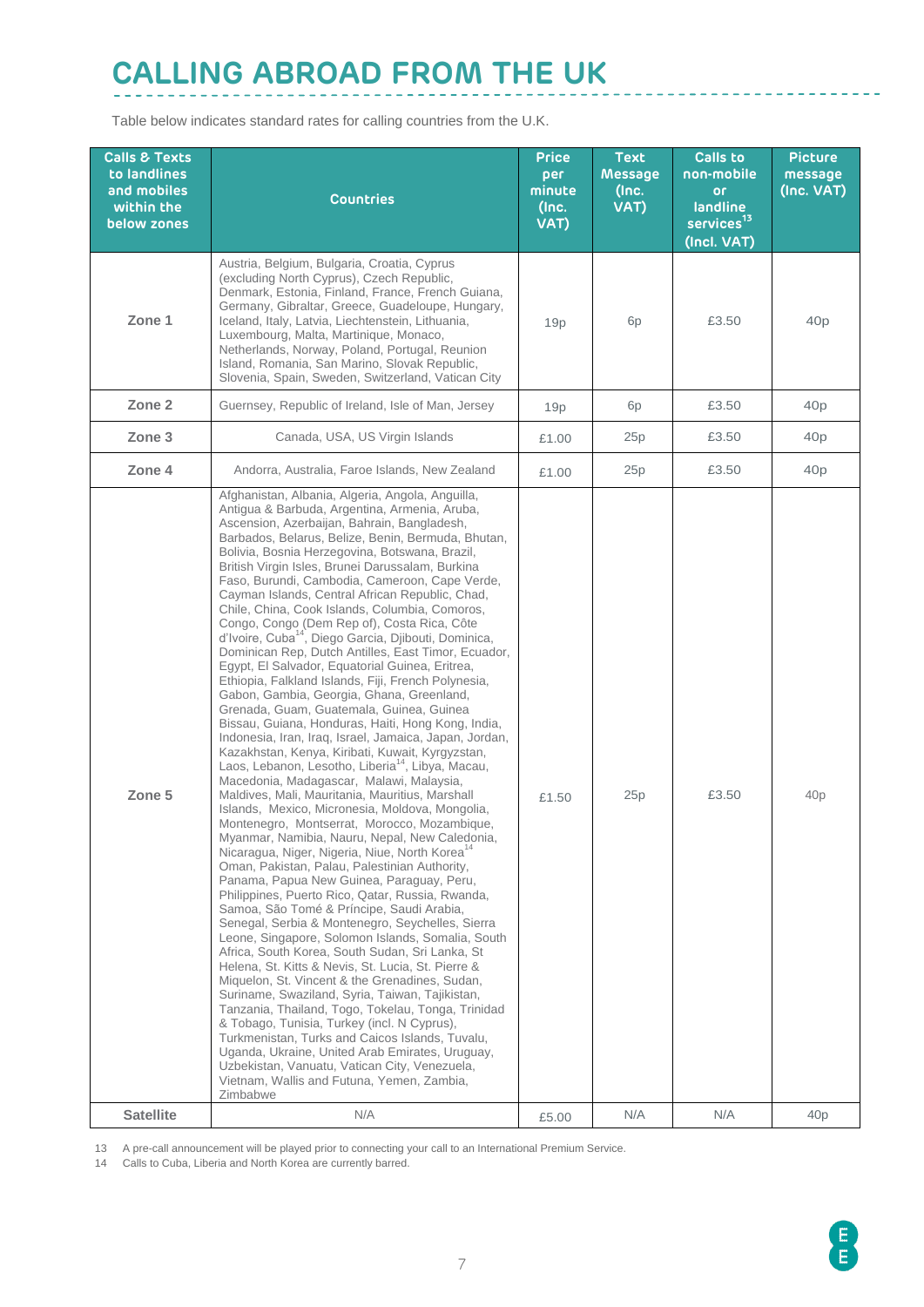| Calling abroad Add-On rates |                 |               |             |                              |          |               |                 |
|-----------------------------|-----------------|---------------|-------------|------------------------------|----------|---------------|-----------------|
| <b>Country</b>              | Landline        | <b>Mobile</b> | <b>Text</b> | <b>Country</b>               | Landline | <b>Mobile</b> | <b>Text</b>     |
| Algeria                     | 15p             | 50p           | 10p         | <b>Kuwait</b>                | 12p      | 12p           | 10p             |
| Argentina                   | 10 <sub>p</sub> | 20p           | 10p         | Latvia                       | 19p      | 19p           | 6p              |
| <b>Australia</b>            | 3p              | 10p           | 10p         | Lebanon                      | 15p      | 15p           | 10p             |
| <b>Austria</b>              | 10p             | 10p           | 6p          | Lithuania                    | 19p      | 19p           | 6p              |
| <b>Bahrain</b>              | 10p             | 15p           | 10p         | Luxembourg                   | 5p       | 15p           | 6p              |
| <b>Bangladesh</b>           | 5p              | 5p            | 10p         | <b>Malaysia</b>              | 5p       | 5p            | 10p             |
| <b>Barbados</b>             | 19p             | 19p           | 10p         | <b>Mauritius</b>             | 15p      | 15p           | 10p             |
| <b>Belgium</b>              | 5p              | 10p           | 6p          | <b>Morocco</b>               | 15p      | 45p           | 10 <sub>p</sub> |
| <b>Brazil</b>               | 5p              | 15p           | 10p         | <b>Netherlands</b>           | 5p       | 8p            | 6p              |
| <b>Bulgaria</b>             | 6p              | 19p           | 6p          | <b>New Zealand</b>           | 3p       | 7p            | 10p             |
| Canada                      | 3p              | 3p            | 10p         | <b>Nigeria</b>               | 20p      | 20p           | 10p             |
| China                       | 3p              | 3p            | 10p         | <b>Norway</b>                | 8p       | 8p            | 6p              |
| Columbia                    | 5p              | 15p           | 10p         | <b>Pakistan</b>              | 10p      | 10p           | 10p             |
| <b>Croatia</b>              | 5p              | 15p           | 6p          | <b>Philippines</b>           | 15p      | 20p           | 10p             |
| <b>Cyprus</b>               | 1p              | 10p           | 6p          | <b>Poland</b>                | 3p       | 5p            | 6p              |
| <b>Czech Republic</b>       | 5p              | 6p            | 6p          | Portugal                     | 3p       | 5p            | 6p              |
| <b>Denmark</b>              | 3p              | 5p            | 6p          | Qatar                        | 20p      | 20p           | 10p             |
| <b>Egypt</b>                | 10p             | 20p           | 10p         | Romania                      | 1p       | 5p            | 6p              |
| <b>Estonia</b>              | 5p              | 19p           | 6p          | <b>Russia</b>                | 15p      | 20p           | 10p             |
| <b>Finland</b>              | 10p             | 15p           | 6p          | Saudi Arabia                 | 10p      | 14p           | 10p             |
| <b>France</b>               | 3p              | 5p            | 6p          | Singapore                    | 1p       | 5p            | 10p             |
| Germany                     | 5p              | 5p            | 6p          | Slovakia                     | 5p       | 15p           | 6p              |
| Ghana                       | 25p             | 30p           | 10p         | <b>South Africa</b>          | 15p      | 20p           | 10p             |
| Greece                      | 5p              | 15p           | 6p          | <b>South Korea</b>           | 7p       | 10p           | 10p             |
| <b>Guernsey</b>             | 5p              | 15p           | 6p          | <b>Spain</b>                 | 3p       | 8p            | 6p              |
| <b>Hong Kong</b>            | 6p              | 6p            | 10p         | Sri Lanka                    | 15p      | 20p           | 10p             |
| <b>Hungary</b>              | 1p              | 5p            | 6p          | <b>Sweden</b>                | 1p       | 5p            | 6p              |
| India                       | 5p              | 5p            | 10p         | Switzerland                  | 8p       | 19p           | 6p              |
| Indonesia                   | 10p             | 20p           | 10p         | <b>Taiwan</b>                | 10p      | 20p           | 10p             |
| Ireland                     | 1p              | 8p            | 6p          | <b>Thailand</b>              | 6p       | 6p            | 10p             |
| Iraq                        | 20p             | 20p           | 10p         | <b>Trinidad &amp; Tobago</b> | 20p      | 20p           | 10 <sub>p</sub> |
| <b>Israel</b>               | 5p              | 20p           | 10p         | <b>Turkey</b>                | 8p       | 20p           | 10p             |
| <b>Italy</b>                | 3p              | 7p            | 6p          | <b>UAE</b>                   | 20p      | 20p           | 10p             |
| Jamaica                     | 15p             | 20p           | 10p         | Uganda                       | 35p      | 35p           | 10p             |
| Japan                       | 5p              | 15p           | 10p         | <b>United States</b>         | 3p       | 3p            | 10p             |
| <b>Jersey</b>               | 5p              | 15p           | 6p          |                              |          |               |                 |
| Kenya                       | 12p             | 18p           | 10p         |                              |          |               |                 |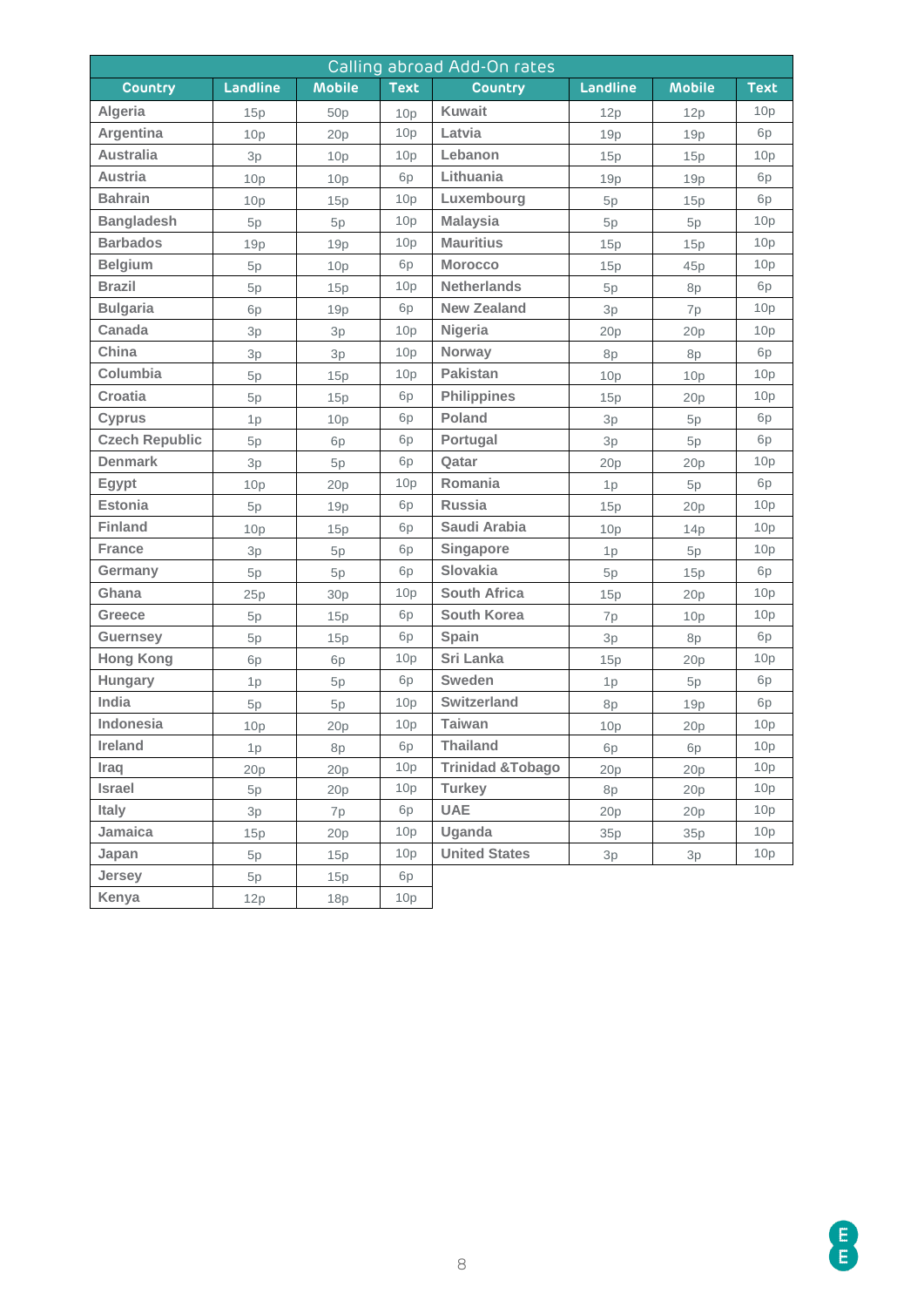### **ROAMING**

Pay As You Go customers using any of our 'packs' will be able to use this allowance at no extra charge whilst roaming in the EU. Pay As You Go customers not using a pack will just be charged standard rates, the same as they would be if they were in the UK. See our Pay As You Go terms for full information on charging.

\_\_\_\_\_\_\_\_\_\_\_\_\_\_\_\_\_\_\_\_\_\_\_\_\_\_\_\_\_\_\_\_

Pay As You Go customers on our international SIMS will be able to call, text and use data as part of their inclusive allowance whilst roaming within the EU, but only to call/text back to the UK or other EU destinations. Customers will not be able to use minutes to call any international destination that is outside of the EU, and these calls will be charged at our standard roaming rates.

What this means for our customers is, they should be able to use their phone exactly as they would in the EU as they do in the UK. Usage that is normally included in packs in the UK will still be inclusive in the EU, and usage that is normally chargeable (i.e calling the USA) will still be chargeable, and at international rates.

|         | Standard roaming charges (all prices incl. VAT)                                                                                                                                                                                                                                                |                                                                                                          |                                                                                   |                            |                                                                                                                                  |                                                                                                  |                                 |  |  |
|---------|------------------------------------------------------------------------------------------------------------------------------------------------------------------------------------------------------------------------------------------------------------------------------------------------|----------------------------------------------------------------------------------------------------------|-----------------------------------------------------------------------------------|----------------------------|----------------------------------------------------------------------------------------------------------------------------------|--------------------------------------------------------------------------------------------------|---------------------------------|--|--|
|         | <b>Countries</b>                                                                                                                                                                                                                                                                               | Making a<br>call to<br>within<br>the EU<br>(Zones<br>1a, 1b, 2a<br>and $2b$ ),<br>including<br>to the UK | <b>Making</b><br>a call to<br>outside<br>of the<br><b>EU</b><br>(Zones<br>$3 - 8$ | <b>Receiving</b><br>a call | Sending a<br>text to<br>within the<br><b>EU (Zones</b><br>1a, 1b, 2a<br>and 2b),<br>including<br>back to the<br>UK <sup>15</sup> | <b>Sending</b><br>a text<br>to<br>outside<br>of the<br><b>EU</b><br>(Zones<br>$(3 \cdot 8)^{15}$ | Sending a<br>picture<br>message |  |  |
| Zone 1  | Ireland (Republic of);<br>Isle of Man                                                                                                                                                                                                                                                          | 35p                                                                                                      | £1.20                                                                             | Free                       | 15p                                                                                                                              | 50 <sub>p</sub>                                                                                  |                                 |  |  |
| Zone 1a | Gibraltar; Iceland;<br>Liechtenstein; Norway;<br>Reunion Islands; San<br>Marino; Switzerland; The<br>French Antilles; French<br>Guiana                                                                                                                                                         | 35p                                                                                                      | £1.44                                                                             | Free                       | 15p                                                                                                                              | 60 <sub>p</sub>                                                                                  |                                 |  |  |
| Zone 2a | Guernsey: Jersey                                                                                                                                                                                                                                                                               | 35p                                                                                                      | £1.44                                                                             | Free                       | 15p                                                                                                                              | 60 <sub>p</sub>                                                                                  |                                 |  |  |
| Zone 2b | Austria; Belgium; Bulgaria;<br>Croatia; Cyprus; Denmark;<br>Estonia; Finland; France;<br>Germany; Greece;<br>Hungary; Italy; Latvia;<br>Lithuania; Luxembourg;<br>Malta; Monaco; Poland;<br>Portugal; Romania;<br>Slovakia; Slovenia; Spain;<br>Sweden: The Czech<br>Republic; The Netherlands | 35p                                                                                                      | £1.20                                                                             | Free                       | 15p                                                                                                                              | 50p                                                                                              | 40p                             |  |  |

|        | <b>Countries</b>          | Making a call<br>(Inc. VAT) | Receiving a<br>call<br>(Inc. VAT) | Sending a<br>text $^{15}$ (Inc.<br>VAT) | Sending a<br>picture message<br>(Inc. VAT) |
|--------|---------------------------|-----------------------------|-----------------------------------|-----------------------------------------|--------------------------------------------|
| Zone 3 | Andorra and Faroe Islands | £1.20                       | £1.20                             | 60p                                     | 48p                                        |
| Zone 4 | USA, Canada               | £1.20                       | £1.20                             | 60p                                     | 48p                                        |
| Zone 5 | Australia, New Zealand    | £1.20                       | £1.20                             | 60 <sub>p</sub>                         | 48p                                        |

For calls made whilst in Europe\* a one minute minimum call charge applies. Thereafter, calls are charged on a per minute basis.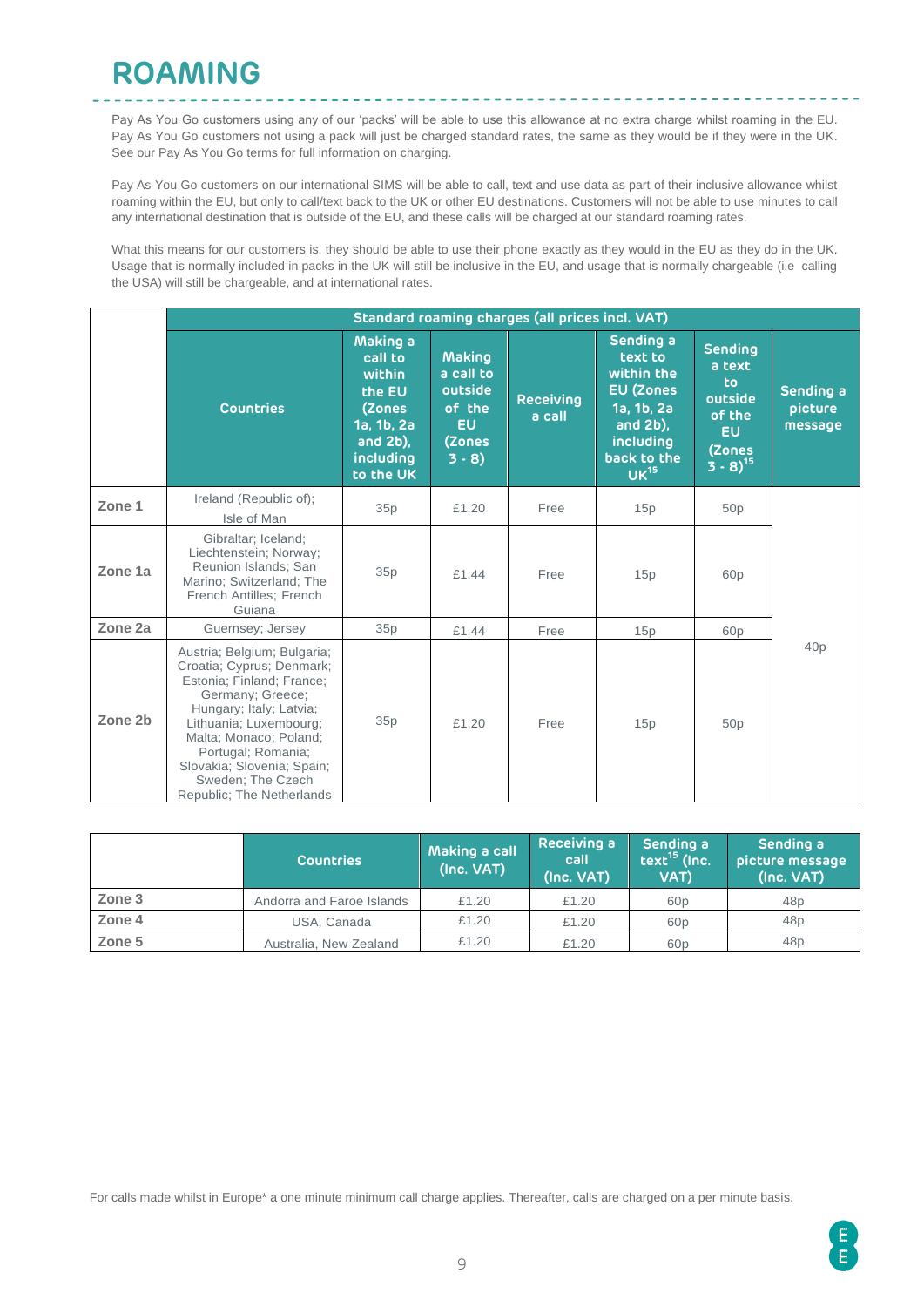|                                                 | <b>Countries</b>                                                                                                                                                                                                                                                                                                                                                                                                                                                                                                                                                                                                                                                                                                                                                                                                                                                                                                                                                                                                                                                                                                                                                                                                                                                                                                                                                                                                                                                                                                                                                                                                                                                                                                                                                                                                                                                                                                                                                                                                                                                                           | Making a<br>call<br>(Inc. VAT) | <b>Receiving</b><br>a call<br>(Inc. VAT) | Sending a<br>text <sup>15</sup><br>(Inc. VAT) | Sending a<br>picture<br>message<br>(Inc. VAT) |
|-------------------------------------------------|--------------------------------------------------------------------------------------------------------------------------------------------------------------------------------------------------------------------------------------------------------------------------------------------------------------------------------------------------------------------------------------------------------------------------------------------------------------------------------------------------------------------------------------------------------------------------------------------------------------------------------------------------------------------------------------------------------------------------------------------------------------------------------------------------------------------------------------------------------------------------------------------------------------------------------------------------------------------------------------------------------------------------------------------------------------------------------------------------------------------------------------------------------------------------------------------------------------------------------------------------------------------------------------------------------------------------------------------------------------------------------------------------------------------------------------------------------------------------------------------------------------------------------------------------------------------------------------------------------------------------------------------------------------------------------------------------------------------------------------------------------------------------------------------------------------------------------------------------------------------------------------------------------------------------------------------------------------------------------------------------------------------------------------------------------------------------------------------|--------------------------------|------------------------------------------|-----------------------------------------------|-----------------------------------------------|
| Zone 6<br>(Rest of World)                       | Afghanistan; Albania; Algeria; Angola;<br>Anguilla; Antigua and Barbuda;<br>Argentina; Armenia; Azerbaijan; Bahrain;<br>Bangladesh; Barbados; Belarus; Belize;<br>Bermuda; Bhutan; Bolivia; Bosnia-<br>Herzegovina; Botswana; Brazil; Brunei;<br>Burkina Faso; Burundi; Cambodia;<br>Cameroon; Chile; China; Colombia;<br>Costa Rica; Dominica; East Timor;<br>Ecuador; Egypt; El Salvador; Equatorial<br>Guinea; Eritrea; Ethiopia; Fiji; French<br>Polynesia; Gabon; Gambia; Georgia;<br>Ghana; Greenland; Grenada; Guam;<br>Guatemala; Guinea; Guinea-Bissau;<br>Guyana; Haiti; Honduras; Hong Kong;<br>India; Indonesia; Iran; Iraq; Israel;<br>Jamaica; Japan; Jordan; Kazakhstan;<br>Kenya; Kiribati; Kosovo; Kyrgyz<br>Republic; Lebanon; Lesotho; Liberia;<br>Libya; Macau; Macedonia; Madagascar;<br>Malawi; Malaysia; Mali; Mauritania;<br>Mauritius; Mexico; Micronesia; Moldova;<br>Montenegro; Montserrat; Morocco;<br>Mozambique; Myanmar; Namibia;<br>Nauru; Netherlands Antilles; Nepal; New<br>Caledonia: Nicaragua: Niger: Nigeria:<br>Niue; North Korea; Oman; Pakistan;<br>Panama; Papua New Guinea; Paraguay;<br>Peru; Puerto Rico; Qatar; Russia;<br>Rwanda; Saint Helena, Ascension and<br>Tristan da Cunha; Saint Kitts and Nevis;<br>Saint Lucia; Saint Pierre and Miquelon;<br>Saint Vincent and the Grenadines;<br>Samoa; Sao Tome and Principe; Saudi<br>Arabia; Senegal; Serbia; Sierra Leone;<br>Singapore; Somalia; South Africa; South<br>Korea; South Sudan; Sri Lanka; Sudan;<br>Suriname; Swaziland; Syria; Taiwan;<br>Tanzania; Thailand; The British Virgin<br>Islands; The Cayman Islands; The<br>Central African Republic; The Comoros;<br>The Cook Islands; The Dominican<br>Republic; The Ivory Coast; The Marshall<br>Islands; The Philippines; The<br>Seychelles; The Solomon Islands; The<br>State of Palestine: The Turks and<br>Caicos Islands: The United Arab<br>Emirates; Togo; Tonga; Trinidad and<br>Tobago; Turkey; Tuvalu; Uganda;<br>Ukraine; Uruguay; Vanuatu; Venezuela;<br>Vietnam; Wallis and Futuna; Yemen;<br>Zambia; Zimbabwe | £1.80                          | £1.80                                    | 60p                                           | 48p                                           |
| Zone 7<br>(Other International<br>Operators)    | Maritime (Ships & Ferries)                                                                                                                                                                                                                                                                                                                                                                                                                                                                                                                                                                                                                                                                                                                                                                                                                                                                                                                                                                                                                                                                                                                                                                                                                                                                                                                                                                                                                                                                                                                                                                                                                                                                                                                                                                                                                                                                                                                                                                                                                                                                 | £3.00                          | £3.00                                    | 60 <sub>p</sub>                               | 48p                                           |
| Zone 8<br><b>Rest of World</b><br>(exceptional) | Benin; Cape Verde; Chad; Congo; Cuba;<br>Djibouti; Kuwait; Laos; Mongolia; Palau;<br>Tajikistan; Turkmenistan; The Bahamas;<br>The Falkland Islands; The Maldives;<br>Tunisia; Uzbekistan                                                                                                                                                                                                                                                                                                                                                                                                                                                                                                                                                                                                                                                                                                                                                                                                                                                                                                                                                                                                                                                                                                                                                                                                                                                                                                                                                                                                                                                                                                                                                                                                                                                                                                                                                                                                                                                                                                  | £3.00                          | £3.00                                    | £1.20                                         | 48p                                           |
| Zone 9                                          | Aircraft; Satellite                                                                                                                                                                                                                                                                                                                                                                                                                                                                                                                                                                                                                                                                                                                                                                                                                                                                                                                                                                                                                                                                                                                                                                                                                                                                                                                                                                                                                                                                                                                                                                                                                                                                                                                                                                                                                                                                                                                                                                                                                                                                        | £3.00                          | £3.00                                    | £1.20                                         | 48p                                           |

15 Any undelivered text messages will be charged at the standard rate for your price plan.

| Stable link and volume based data FUPs                  |                       |                      |  |  |  |  |  |
|---------------------------------------------------------|-----------------------|----------------------|--|--|--|--|--|
| Surcharges where no stable link to the UK <sup>16</sup> | ex. VAT               | incl. VAT            |  |  |  |  |  |
| Making a call per minute                                | 2.7 <sub>p</sub>      | 3.2 <sub>D</sub>     |  |  |  |  |  |
| Receiving a call per minute                             | 0.7 <sub>D</sub>      | 0.9 <sub>D</sub>     |  |  |  |  |  |
| Sending an SMS per SMS                                  | 0.8 <sub>D</sub>      | 1p                   |  |  |  |  |  |
| Using data                                              | 0.50 <sub>p</sub> /MB | 0.6 <sub>p</sub> /MB |  |  |  |  |  |

16. These charges apply where you have no stable links to the UK according to our terms and we have followed the procedure set out in those terms to notify you. Charges apply to services used when abroad in EU/EEA/Switzerland.

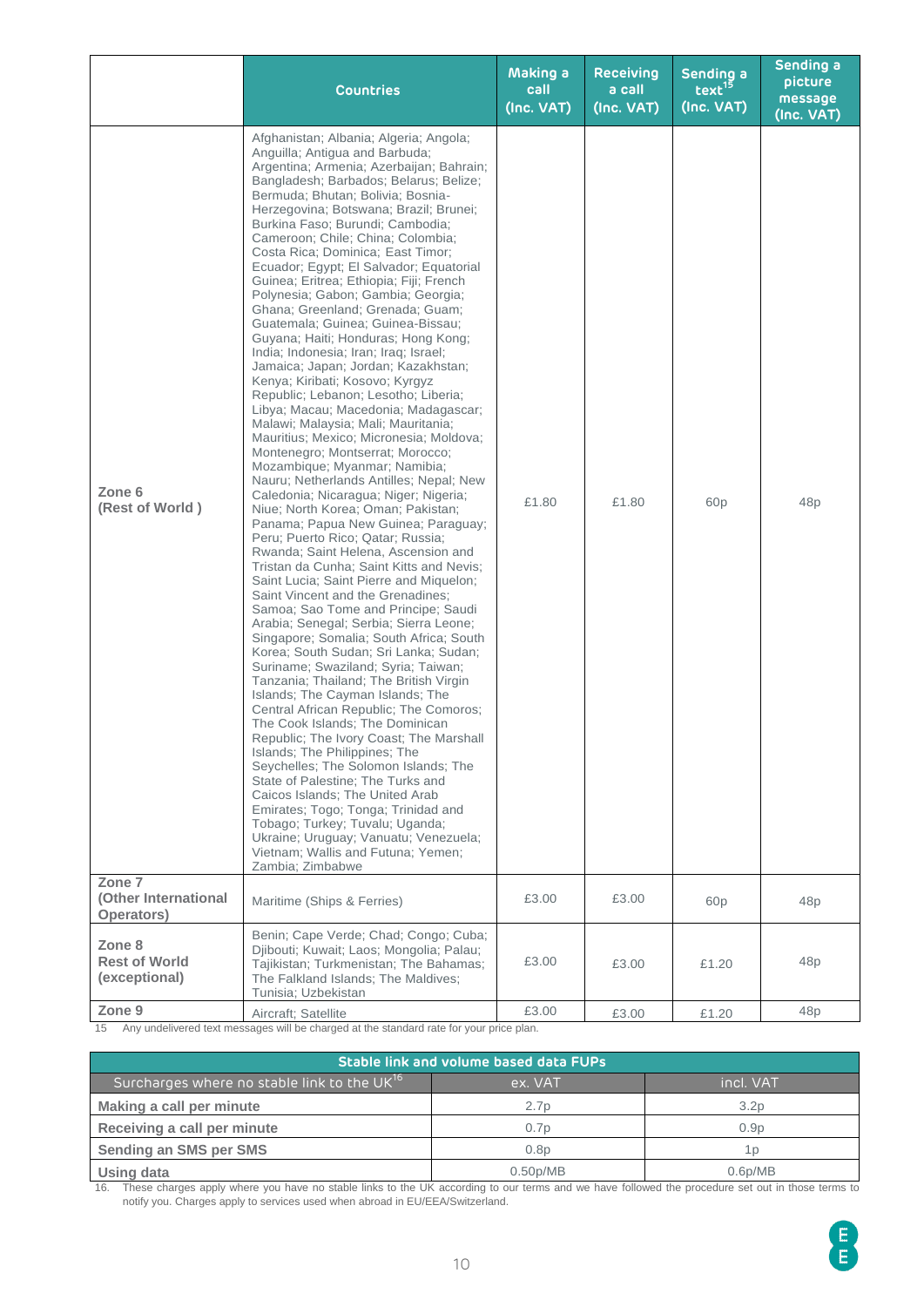| Roaming Data add-ons outside of EU/EEA/Switzerland countries (Inc. VAT) |        |           |        |                |           |     |        |           |     |        |           |     |     |           |
|-------------------------------------------------------------------------|--------|-----------|--------|----------------|-----------|-----|--------|-----------|-----|--------|-----------|-----|-----|-----------|
|                                                                         | Zone A |           | Zone B |                | Zone C    |     | Zone D |           |     | Zone E |           |     |     |           |
| £                                                                       | Day    | <b>MB</b> | £      | Day            | <b>MB</b> | £   | Dav    | <b>MB</b> | £   | Dav    | <b>MB</b> | £   | Day | <b>MB</b> |
| £5                                                                      | 1d     | 50        | £5     | 1d             | 15        | £5  | 1d     | 8         | £5  | 1d     | 4         | £36 | 1d  | 5         |
| £10                                                                     | 1d     | 150       | £10    | 1 <sub>d</sub> | 35        | £10 | 1d     | 20        | £10 | 1d     | 10        | £66 | 1d  | 10        |
| £25                                                                     | 7d     | 300       | £25    | 7d             | 100       | £25 | 7d     | 45        | £25 | 7d     | 22        |     |     |           |
| £50                                                                     | 7d     | 900       | £50    | 7d             | 225       | £50 | 7d     | 110       | £50 | 7d     | 50        |     |     |           |

| Countries included in the Data whilst roaming Add-Ons (Pay As You Go) |                             |                 |                             |                            |                |  |  |  |  |
|-----------------------------------------------------------------------|-----------------------------|-----------------|-----------------------------|----------------------------|----------------|--|--|--|--|
| Zone A                                                                | Zone B                      | Zone C          | Zone D                      |                            | Zone E         |  |  |  |  |
| Andorra                                                               | Albania                     | <b>Benin</b>    | Afghanistan                 | Iraq                       | Air & Maritime |  |  |  |  |
| Armenia                                                               | Algeria                     | <b>Botswana</b> | Angola                      | Kazakhstan                 | Azerbaijan     |  |  |  |  |
| Australia                                                             | Argentina                   | Cambodia        | Bangladesh                  | Kyrgyz Republic            | <b>Belarus</b> |  |  |  |  |
| Canada                                                                | <b>Bahrain</b>              | Cameroon        | <b>Belize</b>               | Laos                       | Maldives       |  |  |  |  |
| China                                                                 | Bermuda                     | Egypt           | <b>Bhutan</b>               | Lebanon                    | Rwanda         |  |  |  |  |
| Hong Kong                                                             | <b>Brazil</b>               | Gabon           | <b>Bolivia</b>              | Lesotho                    | Seychelles     |  |  |  |  |
| India                                                                 | Caribbean                   | Ghana           | Bosnia Herzegovina          | Liberia                    |                |  |  |  |  |
| Israel                                                                | Colombia                    | Guinee          | <b>Brunei Darussalam</b>    | Libya                      |                |  |  |  |  |
| Japan                                                                 | Dominican Republic          | Ivory Coast     | <b>Burkina Faso</b>         | Macao                      |                |  |  |  |  |
| Malaysia                                                              | Ecuador                     | Jordan          | Burundi                     | Malawi                     |                |  |  |  |  |
| Mexico                                                                | Indonesia                   | Madagascar      | Cape Verde                  | <b>Mauritius</b>           |                |  |  |  |  |
| New Zealand                                                           | Isle of Man                 | Mali            | Central African<br>Republic | Mozambique                 |                |  |  |  |  |
| Peru                                                                  | Kenya                       | Mongolia        | Chad                        | Namibia                    |                |  |  |  |  |
| Qatar                                                                 | Kuwait                      | Monserrat       | Chile                       | Nepal                      |                |  |  |  |  |
| Russia                                                                | Macedonia                   | Morocco         | Congo                       | <b>Netherland Antilles</b> |                |  |  |  |  |
| Singapore                                                             | Moldova                     | Panama          | Cook Islands                | Niger                      |                |  |  |  |  |
| South Africa                                                          | Montenegro                  | Senegal         | Costa Rica                  | Pakistan                   |                |  |  |  |  |
| Thailand                                                              | Nicaragua                   | Sudan           | Cuba                        | Palestine                  |                |  |  |  |  |
| Turkey                                                                | Nigeria                     | Tanzania        | Djibouti                    | Papua New Guinea           |                |  |  |  |  |
| <b>USA</b>                                                            | Oman                        | Vietnam         | El Salvador                 | Paraguay                   |                |  |  |  |  |
|                                                                       | Philippines                 | Zambia          | <b>Equatorial Guinea</b>    | Sierra Leone               |                |  |  |  |  |
|                                                                       | Saudi Arabia                |                 | Ethiopia                    | Suriname                   |                |  |  |  |  |
|                                                                       | Serbia                      |                 | <b>Falkland Islands</b>     | Swaziland                  |                |  |  |  |  |
|                                                                       | South Korea                 |                 | Faroe Islands               | Syria                      |                |  |  |  |  |
|                                                                       | Sri Lanka                   |                 | Fiji                        | Tajikistan                 |                |  |  |  |  |
|                                                                       | Taiwan                      |                 | French Polynesia            | Tunisia                    |                |  |  |  |  |
|                                                                       | Ukraine                     |                 | Gambia                      | Uganda                     |                |  |  |  |  |
|                                                                       | <b>United Arab Emirates</b> |                 | Georgia                     | Uzbekistan                 |                |  |  |  |  |
|                                                                       | Uruguay                     |                 | Greenland                   | Yemen                      |                |  |  |  |  |
|                                                                       | Venezuela                   |                 | Guam                        | Zimbabwe                   |                |  |  |  |  |
|                                                                       |                             |                 | Guatemala                   |                            |                |  |  |  |  |
|                                                                       |                             |                 | Guyana                      |                            |                |  |  |  |  |
|                                                                       |                             |                 | Honduras                    |                            |                |  |  |  |  |
|                                                                       |                             |                 | Iran                        |                            |                |  |  |  |  |